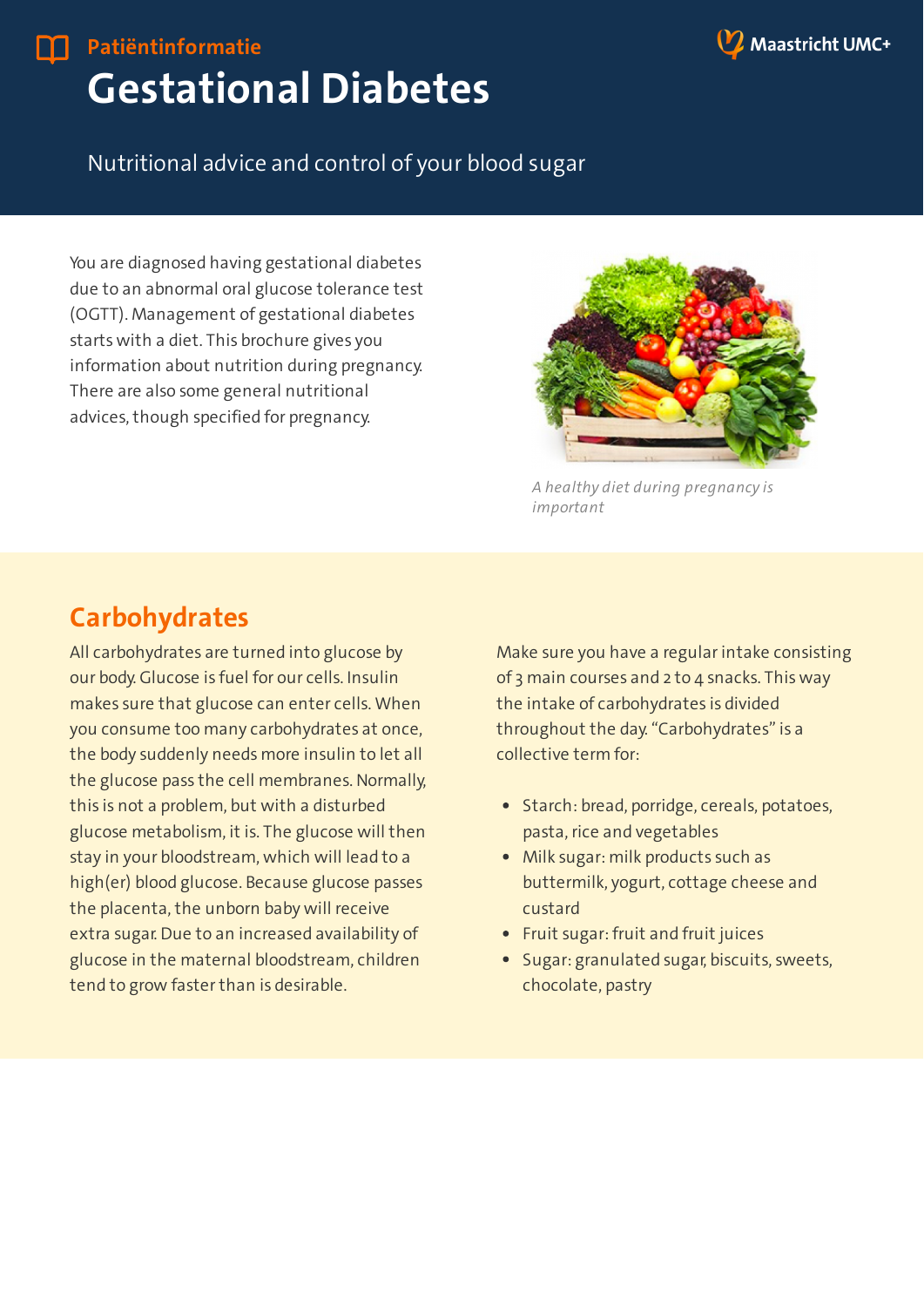# **Limit the use of sugar and sugar rich products**

- Do not add sugarto coffee and tea;
- Stay off soda, lemonades and sweetened milk drinks;
- Choose unsweetened milk drinks, water and light soda (to a limited extent);
- Eat two pieces of fruit spread over the day;
- Eat less products that contain a lot of sugar such as biscuits, sweets, pastry, etcetera;
- Choose as a snack one portion of fruit, a little bowl of yogurt, whole wheat cracker with cheese or meat toppings, 25 grams of nuts, or avocado;
- Use sandwich toppings as cheese or meats;
- Full-fat dairy products can fit into the diet of pregnant women.

#### **Eat enough dietary fibers**

Dietary fibers play an important role in our diet. Fibers are indigestible parts of vegetable foods. They are needed for an optimal functioning of the gut. Fibers from fruit, vegetables and legumes have a favorable effect on glucose and cholesterol levels in your blood.

#### **Nutrition during pregnancy**

A healthy diet during pregnancy is important. The baby is depending on the nutrition you take, though more than usual in not needed. During pregnancy you need more energy, but you also are less active which means you use less energy. When you eat the amounts mentioned below, you will receive enough nutrients for you and your child.

## **Required amounts a day**

| Bread                                | 4-6 slices                                     |
|--------------------------------------|------------------------------------------------|
| Potatoes, rice, pasta or legumes     | 4 pieces or 4 serving spoons (200 gram)        |
| Vegetables                           | 4 serving spoons (200 gram)                    |
| Fruit                                | 2 pieces (200 gram)                            |
| Dairy products                       | 450 ml milk products and 1.5 slice of cheese   |
| Meat, fish, egg and meat substitutes | 100-125 grams (preferably 2 times a week fish) |
| Margarine/halvarine                  | 30 grams (5 grams per slice)                   |
| Cooking and frying products, oil     | 15 grams (1 tablespoon)                        |
| Drinks (including milk)              | 1.5 liters                                     |

*Source: Voedingscentrum- eerlijk over eten*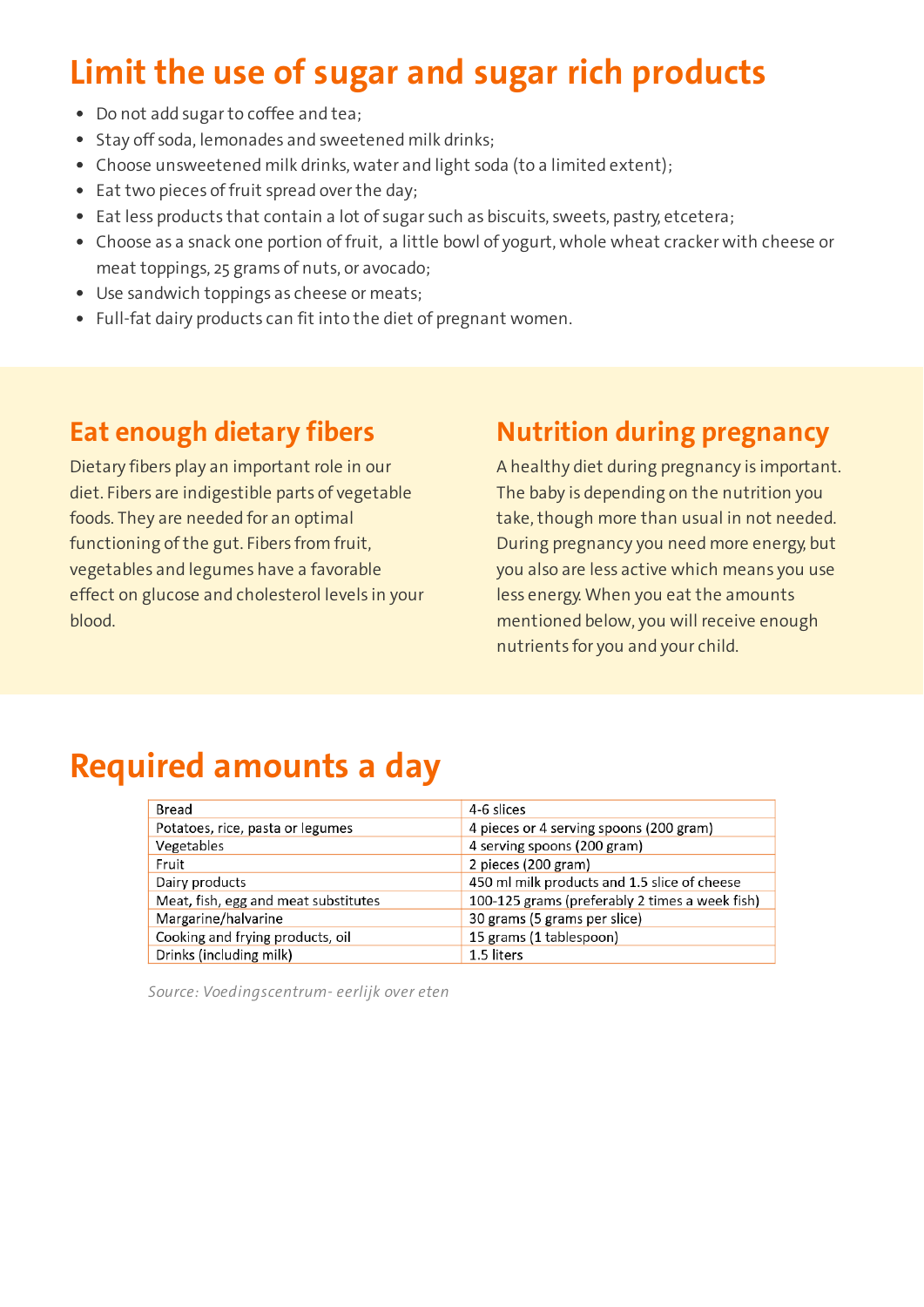## **During the pregnancy you have to be carefull with the following foods and drinks:**

- Wash all vegetables well;
- Do not eat liver:
- Do not more than one slice of bread per day with toppings that are made of liver (such as liverwurst and pâté);
- Do not eat raw meat such as filet americain, tartar, roast beef, etc.;
- Cold cuts such as raw ham, smoked meat, bacon and sausage meats are processed and therefore can be eaten;
- Do not eat cheese made from raw milk and do not drink raw milk either;
- Do not eat raw or prepackaged smoked fish;
- Do not eat more than 2 portions of fatty/oily fish per week;
- Do not eat predatory fish, such as tuna, swordfish or shark;
- Limit the intake of caffeine containing drinks to 1 per day (coffee/coke);
- Do not use alcohol:
- Do not eat raw sprouts such as bean sprouts or alfalfa;
- Maximum of 2-3 licorice per day;
- Do not take too many products with cinnamon, such as gingerbread;

# **Vitamines**

There are also some recommendations that are specific for pregnant women. The use of folic acid and vitamin D are advisable. Folic acid (400 µg= 0.4 mg daily) is needed from at least four weeks before the fertilization up to, and including the first eight weeks of the pregnancy. Extra vitamin D is needed during the entire pregnancy. Do not use a combined vitamin A-D preparation. This is to prevent an overdose of vitamin A. You can also choose to take multi-vitamin specific for pregnant women, such as Gravitamon/Davitamon mamma. This contains the extra recommended folic acid and vitamin D and all other micro-nutrients you need in your pregnancy.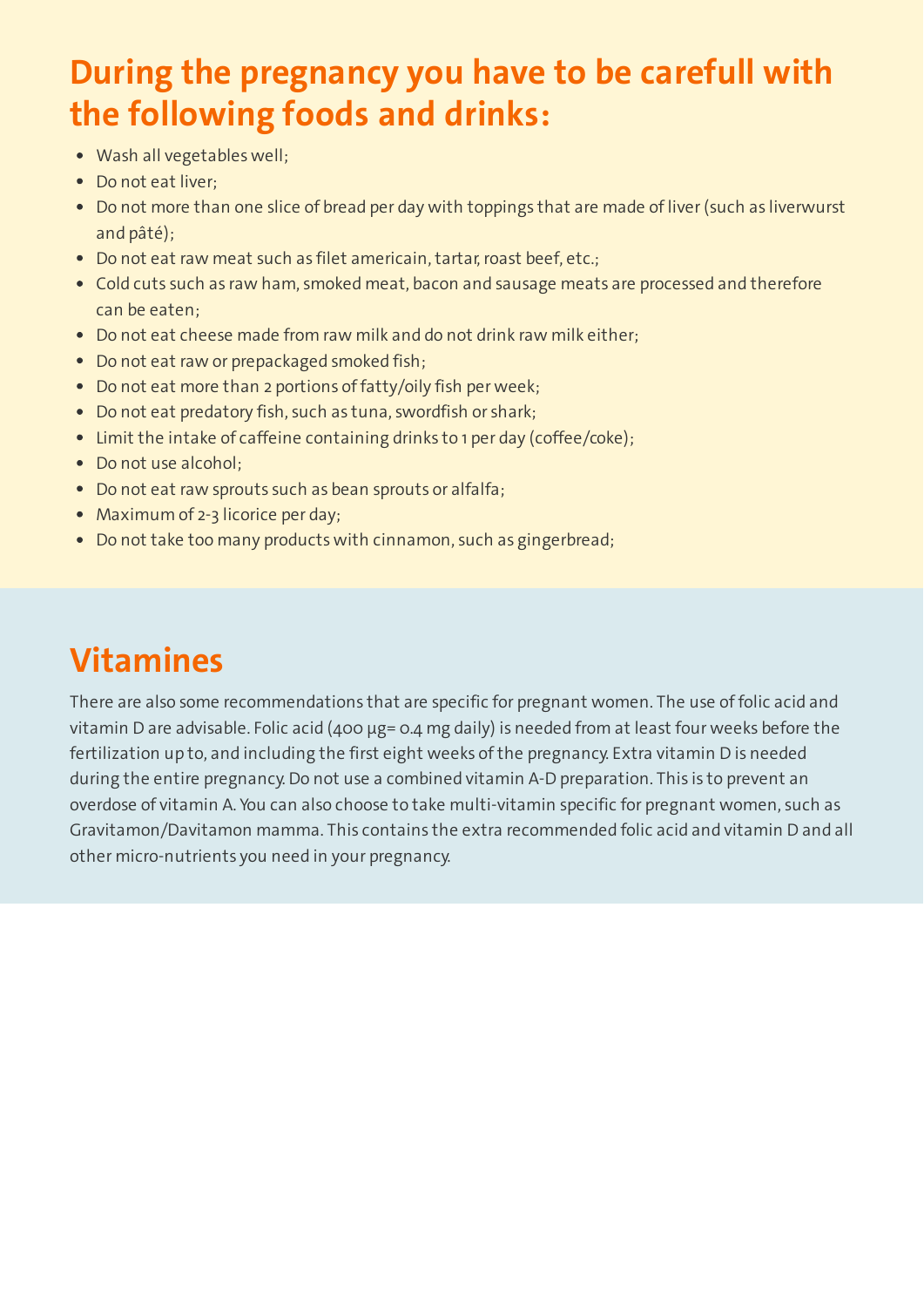## **Glucose measurements**

To monitorthe glucose (sugar) level in your blood during pregnancy, you should regularly take a daily glucose curve as explained to you by the nurse. Measurements are taken for fourtimes a day:

- fasting
- 1 hour after each meal, i.e. breakfast, lunch, and supper.

Afterthe first week of your diet, you will measure your glucose levels and inform the nurse of the Transmuraal Vrouwen Dagcentrum of the results. The nurse will (after possible conference with the doctor) advise on further policy. Thereafter, you will measure a glucose curve once a week. The glucose levels need to be maintained within normal range. For normal ranges see the patient information on glucose measurements. If the glucose levels are not within the normal range, you need to contact the nurse of the Transmuraal Vrouwen Dagcentrum. It is also desirable to communicatie once a month your blood glucose levels.

# **Example of a healthy diet**

| <b>Breakfast</b>     | 2 Slices brown or wholegrain bread smeared with diet halverine or margarine.<br>Topping: preferably cheese, cold cuts, peanut butter, sandwich spread, cheese spread, cream cheese.<br>1 Glass with milk or unsweetened milk product.<br>Or: 1 little bowl with yogurt or cottage cheese, with 3-4 tablespoon unsweetened muesli.<br>Sugar-free drink of your choice. |
|----------------------|-----------------------------------------------------------------------------------------------------------------------------------------------------------------------------------------------------------------------------------------------------------------------------------------------------------------------------------------------------------------------|
| In the morning       | 1 Portion of fruit.<br>Sugar-free drink of your choice.                                                                                                                                                                                                                                                                                                               |
| Lunch                | 2-3 Slices brown or wholegrain bread smeared with diet halverine or margarine.<br>Topping: cheese, cold cuts.<br>Bowl with raw vegetables/cucumber/tomatoes.<br>Sugar-free drink of your choice.                                                                                                                                                                      |
| During the afternoon | 1 Portion of fruit.<br>Sugar-free drink of your choice.                                                                                                                                                                                                                                                                                                               |
| Dinner               | 1 Little piece of meat, fish or meat substitute prepared in liquid baking or frying butter.<br>4 Little potatoes or replacement.<br>A big portion of vegetables.<br>Use during this meal only 1 tablespoon in liquid baking, frying butter, oil, or mayonnaise.<br>1 Little bowl with yogurt, unsweetened.                                                            |
| During the evening   | 1 Little bowl with yogurt or cottage cheese.<br>Or: 25 grams of unsalted nuts.<br>Or: 1 whole wheat cracker with cheese or meat toppings.<br>Sugar-free drink of your choice.                                                                                                                                                                                         |

If you are already being treated by a dietician, your diet may deviate from this examble menu. Then do not use this example menu, but follow the advice of your dietician.